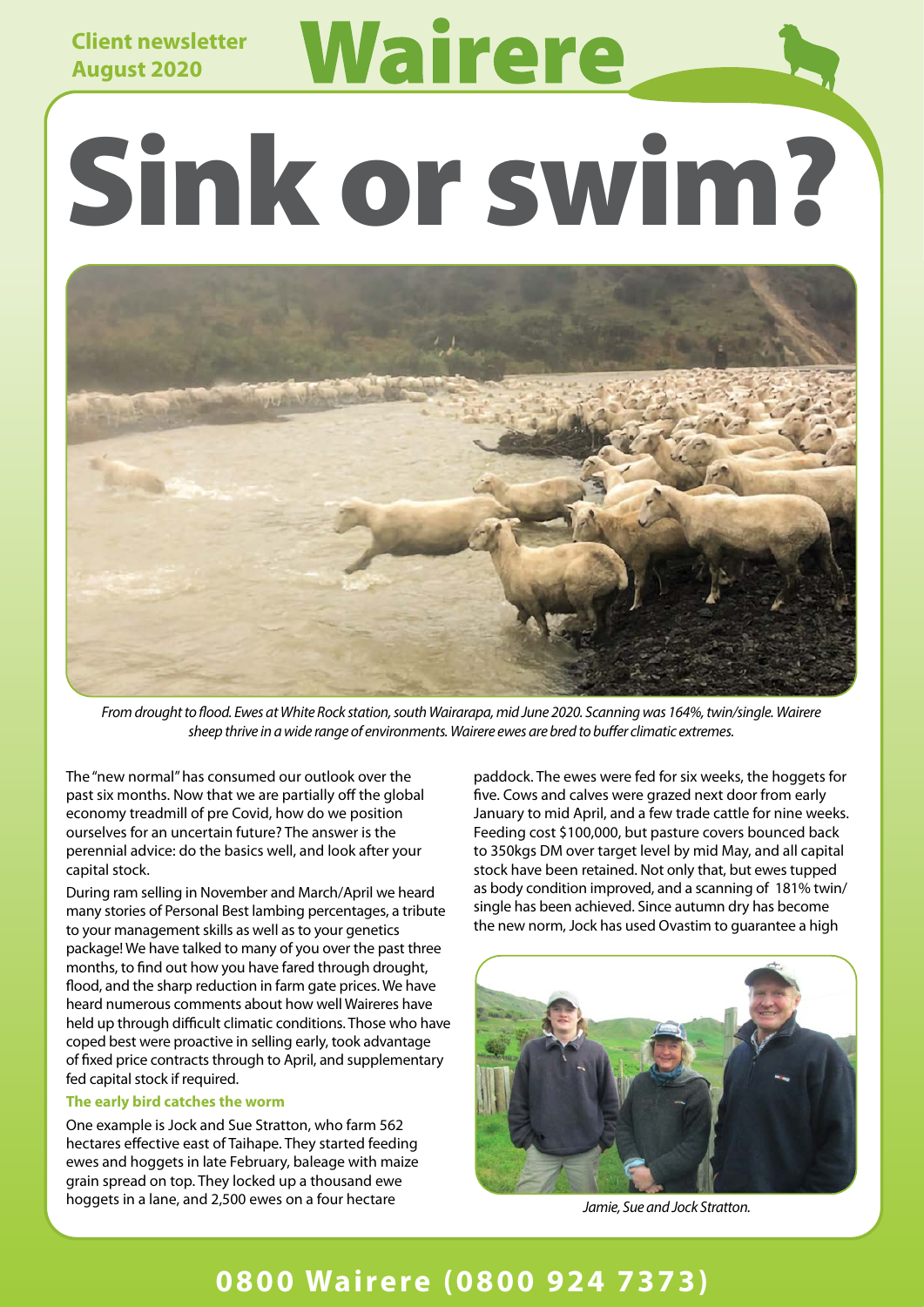percentage. Gross farm revenue was \$1520/hectare, and EFS still \$525/hectare after the supplementary feed costs of \$186/hectare. The pasture response to the normal NPS fertiliser (30kgs N) in autumn was so dramatic that 250 trade cattle were purchased in April at rock bottom prices.

Jock: "We were confident that we could absorb the cash cost of feeding, because our stocking rate and performance levels are high. The Wairere Composites have lambed 153-158% over the past three years, and the hoggets 72-86%. Some years we sell 100% of our lambs prime, in others it could reduce to 20%. Selling lambs early this year worked out well. One thing that I've noticed about droughts: the farm gate price takes a long time to recover, but the following season is always rewarding for those farmers who have their normal numbers to sell. The message: take the hit in the drought year, so that you're back on track for the next season."

## **China wins, New Zealand loses**

**Sam and Sarah Von Dadelszen** were part of a SFF supplier trip to China in May 2019. The group met a dynamic entrepreneur who's business processes around sixty million lamb and sheep woolskins and pelts each year. Michael Lu started his career as a translator for Italian leather buyers. He soon realised that the Italians were poor negotiators, leaving fat margins for the processors. So he started the sheep skin processing company Hernan Prosper in 1994, and gradually expanded. He now has the largest global share of the wool on skin market, and a company worth \$US2 billion with no debt. There are 12,000 employees, and fifty containers of skins going daily into the factory. The business covers 160 hectares. Most employees live on site, are paid \$600-1,000 per month, plus a further 35% of that cash payment in benefits such as accommodation.

The factory works 24 hours per day, with three shifts, six days per week.

Earlier Lu had been offered a 30% share in Allbirds, but turned it down. He regretted that, but now manufactures a similar article. He showed the SFF group his 3D printing machines making shoes. There were lots of other value added products, including bags and leather clothing.



*The factory covers 160 hectares.*



*Michael Lu, second from left with the SFF group.*

He came to Christchurch and bought a skin processing company, as "it was too cheap not to buy!"(more control lost by NZ). In 2020 the company expanded into cattle hides, targeting by 2023 to be processing 4,000 hides per day for the automotive industry and high end furniture. The group stayed in Lu's five star hotel, on site, and were superbly catered for by his chefs.

How does that work for NZ sheep farmers? There were years in the 1980s when lamb pelts were worth \$12, as much as the carcass. Right now pelts are going to landfill.

The same trend has happened with wool. The same will happen with logs, when China fulfills its ambition to expand processing capacity at several ports to become "the world's premier wood processor". New Zealand producers are on a hiding to nothing when we give up control of our products before the ultimate market. Meantime, our socialist government is naively obsessed with trying to combat climate change, and gradually increasing the tax on fuel to pay the rich investors in subsidised carbon credits. New Zealand will have less and less venture capital available to create value added businesses.

New Zealand farmers do best when we send produce direct to retailers/consumers, e.g. Kiwi fruit, very little processing required.

#### **Have you voted?**



Sarah is a Sheep, Beef & Dairy Farmer and Experienced Director. To find out more about Sarah and her credentials, visit www.sarahforfmg.co.nz

*I endorse Sarah Von D. as an exceptional farmer/business person. She has nineteen years experience as a director, and has recently graduated from the International Director's Programme of Insead.*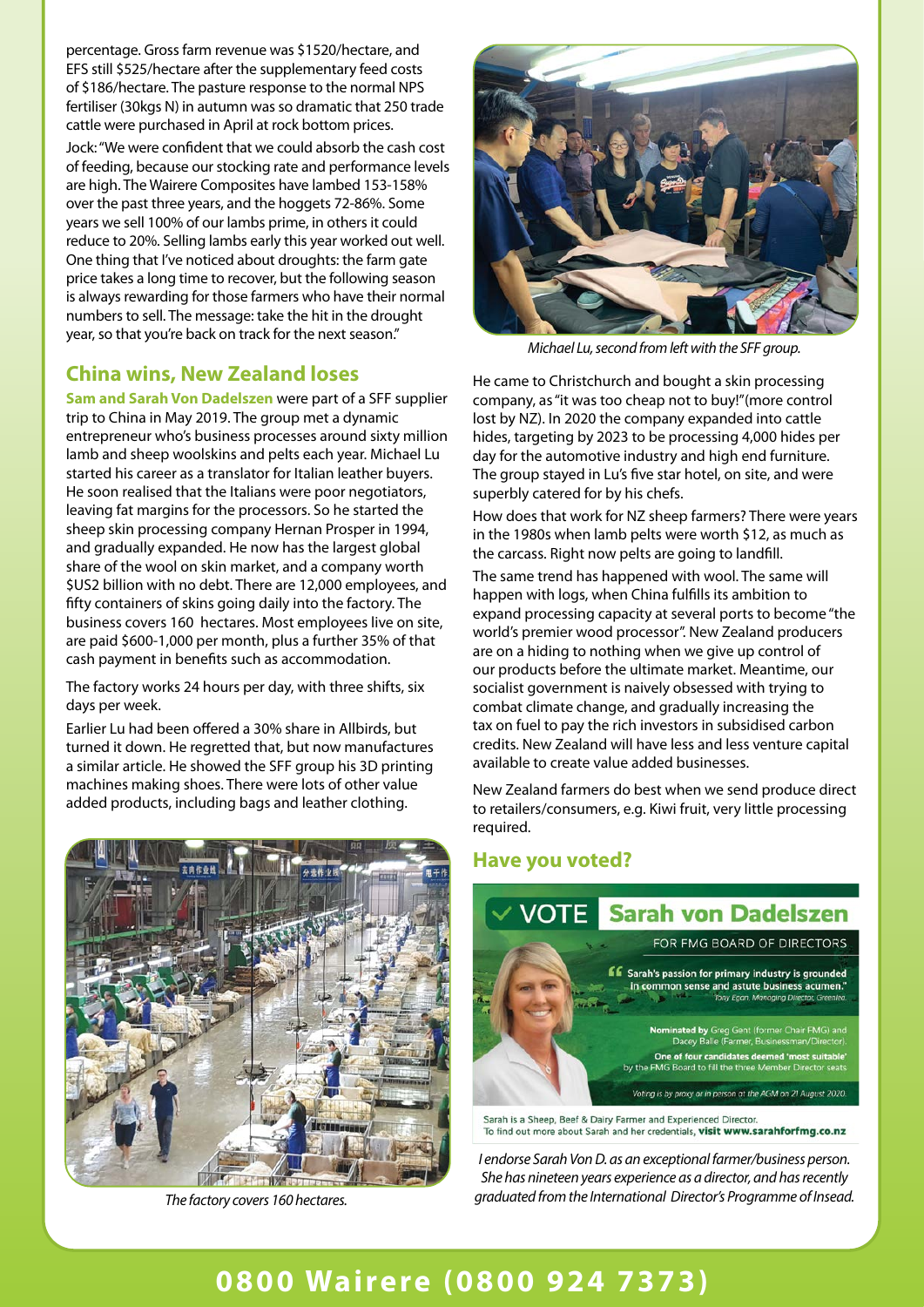## **Reinventing New Zealand?**

| New Zealand 1970 "CAN DO"                                                       | <b>NEW ZEALAND 2020 "CAN'T DO"</b>                              |
|---------------------------------------------------------------------------------|-----------------------------------------------------------------|
| Think big                                                                       | Think small                                                     |
| Development                                                                     | High cost regulations, Environment Court                        |
| Average wage \$5,000                                                            | Average wage \$52,000                                           |
| Average house price \$8,600                                                     | Average house price \$639,000, debt slaves                      |
| 5 people per small house                                                        | 2.8 people per big house                                        |
| Low debt, two thirds GDP (public plus private)<br>(2.5 times GDP at end of WW2) | High debt, twice GDP                                            |
| Saved money                                                                     | Borrow money                                                    |
| Farming highly regarded                                                         | Farming denigrated                                              |
| <b>Growth culture</b>                                                           | Entitlement culture                                             |
| NZ owned land, forests, railways<br>BNZ, dairy processing, energy,              | Family silver mostly sold to foreigners<br>What's left to sell? |
| Positive productivity                                                           | Negative productivity                                           |
| Common sense politics                                                           | Lobby group politics                                            |

With the odd exception, New Zealand is now led by people who have never been hungry, never fought in a war, and never run a business. Will we have the discipline, as our forefathers did, to rebuild at an affordable cost?

## **Think think think!**

Henry Ford: "Thinking is the hardest work there is. That's why so few people do it." Our biased media tend to give one side of a story. Here are some thoughts...

- $\bullet$  Sediment is "bad", but civilisations have grown where sediment provides rich soils. Think of the Nile, or Canterbury plains, think of the great "bread bowls" around the world, sediment left by glaciers, think of the rich volcanic soils at Pukekohe.
- l Nutrient is "bad" in water, but biodiversity is enhanced with more nutrient. Think of the rivers and lakes in Africa, with three tonne hippos living in them, and 22 times the number of freshwater fish species than evolved in the low nutrient water of NZ rivers and lakes.
- $\bullet$  Promoting the Maori tradition for guardianship of the land? During 5-600 years of settlement in New Zealand the Maori burnt around one third of the country's native forest and made 32 species of bird extinct. The increasing population and dwindling food resource led to intertribal warfare, slavery and cannibalism. When missionaries arrived, Maori immediately saw the advantages of new crops and new tools. Current government policies are taking us down the same track... more and more people with less and less land in food production.
- **The One Billion Trees program would be achieved for** free by allowing wilding pines to spread across the Hieracium infested scree slopes of the South Island. Instead, the government plans to borrow \$190m to control wilding pines, tax all citizens indirectly to pay a few rich people to smother good farm land with pine trees, and lose out on export income and food from that sheep and beef land for thirty years.
- **The Minister of Agriculture turned down \$5m to keep** Taratahi Agriculture Training Centre going, while

obtaining funding of \$33m for Westland Polytechnic in his electorate, pork barrel politics. Has NZ ever had a Minister of Agriculture so anti farming? And this year, many polytechnics and DHBs are putting their hands up for "emergency funding".

- "The Environment" has become a new religion. Lobby groups create anxiety to persuade people to fund their campaigns. GreenPeace's most successful fundraising has been their campaign against GMOs. The first President of GreenPeace, an eminent scientist, resigned from the organisation because others would not consider the positive potential in GMOs.
- $\bullet$  Another example, the campaign against using palm kernel: it makes economic sense to use a valuable feed supplement transported by ships returning empty from Asia to NZ, rather than let it rot in the jungle. The campaign against palm oil has had no impact, because it is such a valuable product, "used in half the items on supermarket shelves."
- $\bullet$  How have richer countries responded to the "climate" change crisis"? Did Singapore promise to halve the number of flights through Changi? Did Norway promise to ban oil and gas exploration? No other country is damaging its economy like New Zealand is.
- **The Paris Accord is a lost cause. With only 20% of the** world's GHG emissions involved, how will it "save the world?"
- **O** Over 80% of NZ's log exports go to China. Most of those logs are sawn into timber which is used for boxing around concrete. Once used, it is burnt. So much for storing carbon! And where would NZ logs go now, if China wasn't building? And where will logs go in thirty years time, when the world population has stopped growing? Food can always be sold, but you can't eat wood.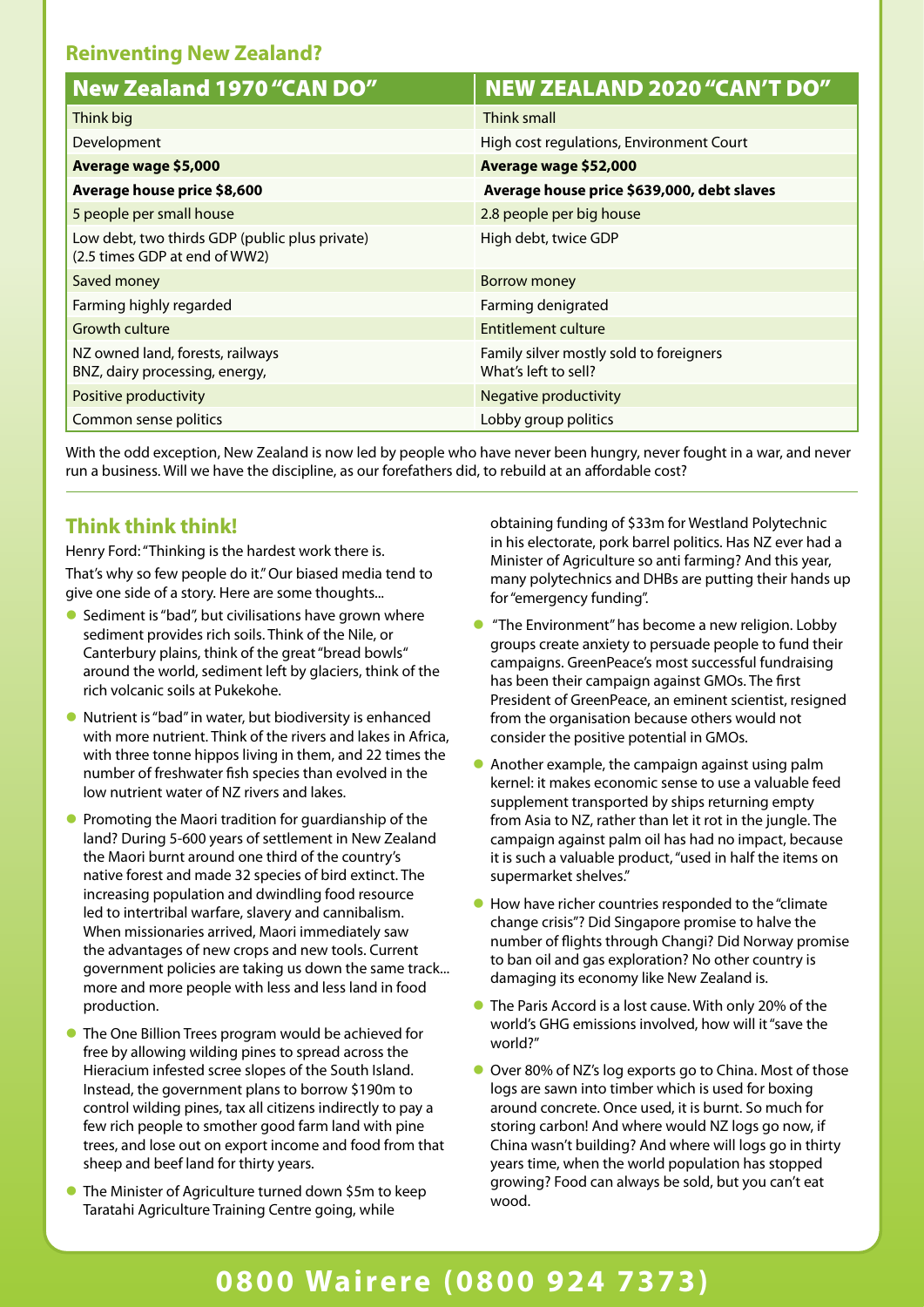- **Many people in the Netherlands starved at the end of** WW2, so a law was passed to prevent rural sprawl via lifestyle blocks. But here in New Zealand we are rapidly squandering our best land under housing or pine trees, while our population increases at around two percent per year. And food production is our major export sector.
- A recent scientific paper (Nature Food, 17 June 2020) analysed how to achieve a least cost nutritious diet in the USA. The conclusion? The least cost plant based diet cost \$US3.61 per day, whereas a meat and plant diet cost only \$1.98 per day. "The prices of animal based foods had to be increased by 2-11.5 times to be excluded from the modelled food pattern."
- l New Zealand is losing out on up to \$4billion in NET tourism, \$2billion, increasing to \$5billion, in educating foreigners, up to \$1.5billion in decreasing oil and gas exports, \$1.2billion in aluminium exports...Where is the Switzerland of the Southern Hemisphere?
- $\bullet$  NZ is one of seven countries with the cleanest water in the world. What's the prize for being better than that? If more swimming is a desired objective, why wouldn't government pay for ten Olympic sized indoor pools in both Canterbury and Waikato, rather than dramatically change land use for dubious advantage? Or pay for a huge sewer pipeline to take Hamilton's waste to Raglan?
- l Doctors' mistakes cause an estimated 20,000 deaths per month in the USA, which would equate to around 300 per month in NZ. Media should focus on doctors' mistakes rather than farmers' mistakes. It's "life and death."
- **•** NZ politics has been captured by Green lobby groups. Treasury's forecast in 2014 that NZ's drive towards carbon neutrality would cost 16% of GDP has been conveniently forgotten. How can you be Green when you're in the red? New Zealand is about to find out.

#### **Cost of bulls versus rams**

Bull sales have been buoyant this winter, with many sales averaging \$10,000 per bull. Market research shows that bulls last 2.3 years, on average. If a bull mates 50 cows at 90% calving for 2.3 years, he affects the genes of 117 calves. If those bull/heifer calves are worth \$1,000 each at weaning, the bull affects \$117,000 of progeny, \$87,750 if all the calves average \$750, \$70,200 if the mix of calves average \$600. Deducting the residual value of the bull at \$2,000, the bull at \$8,000 influences 15 times his value when male and female weaners average \$1,000 each, 11 times his cost when weaners average \$750, and 9 times his cost when weaners average \$600.

If the average ram lasts 3.5 years, mates 100 ewes at 140% weaned, he affects the genes of 490 lambs. If those lambs are worth \$120 at weaning, the ram influences \$58,800; at \$100 per lamb, \$49,000; at \$70 per lamb, \$34,300. Deducting the residual value of a ram at \$100, an average ram at \$1,100 influences 53 times his cost when lambs average \$120 at weaning, 44 times his value when lambs average \$100, 31 times his cost when lambs average \$70 at weaning.

Conclusion: you can relax knowing that rams are 25 to 30 percent of the relative cost of a bull. Or, to put it another way, the average ram should sell at \$4,000 to equate to the \$10,000 bull.

#### **WRIG 50th**

John Daniell and Holmes Warren started the Wairarapa Romney Improvement Group in 1970. It is a credit to the founders that the Group still continues today, in some cases



*New Zealand's pre eminent geneticist Dorian Garrick.*

with the third generation involved. The Group organised a celebration in late July, with speakers and a dinner.

Keynote speaker, geneticist Dorian Garrick, made a number of observations. "We can get to new places with performance recording, evaluation, selection. They work even better today, because we can collect a lot more with our electronic devices, we have much better statistical methods, we have genomic ways of checking parentage, etc. **But we have to be focused on sensible breeding goals**."

#### **Lamb survival**

Improved lamb survival and a thicker skin go together. Scott Farmer has been eye muscle scanning our Wairere Merino ram hoggets in Central Otago. He always comments on the much increased skin thickness compared to other Halfbreds that he scans.

**Correction, Norman Hunter, Southland.** "You had my story in your January newsletter. I had my tailing tallies wrong. I missed one paddock, so tailed 154% rather than 149, discovered when I thought the shearers were inflating their count of my lambs! It's not often that tallies surprise on the upside! And that makes the lamb survival in a difficult spring even better than I had thought."



*Daniel Udy, farming in a 2,400mm rainfall area near Eketahuna, docked 160% in 2019. Daniel and Bridgette had a Coopworth fl ock until 2006, lambing 130%-140%, but have enjoyed steady improvement in survival with Wairere Romneys.*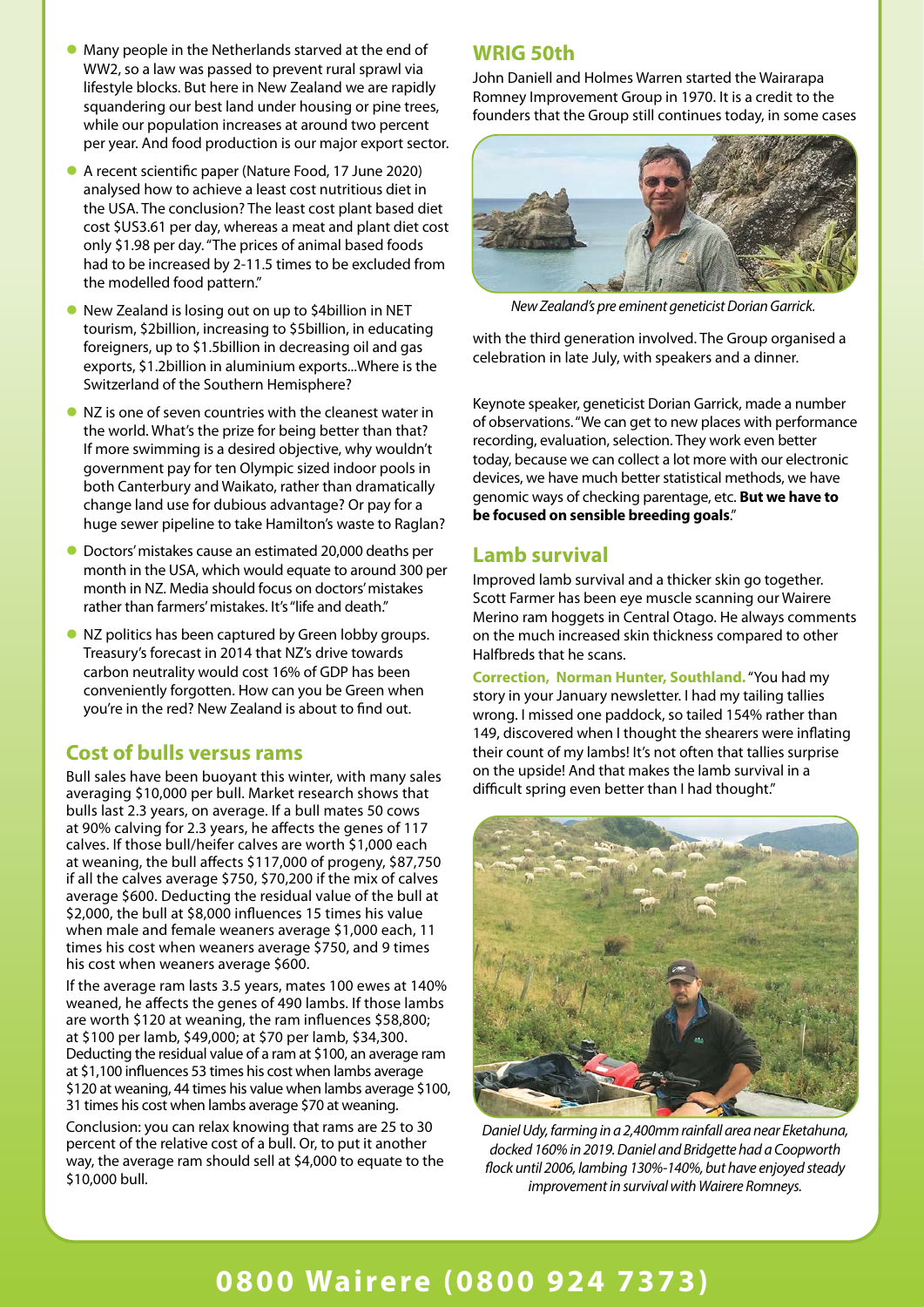

*Lewis and Marisa Newton, northern Taranaki.*

#### **Finishing versus breeding**

"Breeder finishers" face an annual challenge in the conflict between these two aspects. The decisions start at weaning. Here are some observations:

- **The most important stock class to "finish" are your ewe** lambs. The cents per kgDM earned will always be higher than for sale lambs, and the return lasts that lamb's lifetime in your flock. Ewe lambs come first in priority.
- $\bullet$  The cheapest finishing happens before weaning. Bigger lambs at weaning allow more to be sold prime. A high lamb weaning weight means a high ewe weaning weight. A ewe will carry that condition through the twelve month cycle of mating, lambing, weaning.
- The growth rate to weaning sets the upper potential for growth rate post weaning.
- l Early lambs usually make more money. Why carry a 15kg carcass weight lamb from early December to sell it for the same value at 18kg at the end of February?
- l A reduction in lamb numbers reduces the exposure to the rise in internal parasite numbers in the danger months of March/April and later.
- $\bullet$  Some farmers are using specialist crops, some short term, some lasting years, to wean some ewes early, with 60 day old lambs able to continue growing fast. The ewes can then be killed on a high paying market.
- $\bullet$  It is difficult to combine a breeding and finishing farm under the same ownership. Each enterprise needs to look after its own supply/demand of feed relative to classes of stock, and conflicts usually arise.
- $\bullet$  Finishing farmers continually analyse the market for the best trades. Buying at the right price is a critical factor for optimising profitability, but that has to be matched with feed supply that can optimise growth rate.
- **•** Breeding farmers have other priorities too: ensuring that hoggets which reared lambs are fed well to restore live weight and condition, and lifting the BCS of two tooths and light mixed age ewes after weaning.
- **•** For reinforcement of these key messages, I can recommend the weekly AgLetter, available on email on Saturday mornings. Although the BakerAg consultancy is Wairarapa based, the AgLetter has subscribers nationwide, as do the BakerAg consultants. If you subscribe, you'll have access to a library of 1,500 past publications with management advice, and you will be able to refer to a particular topic.

## **Client success stories**

**Long term clients, Lewis and Marisa Newton, northern** 

**Taranaki** "I've just had my best farming year ever. With 2,050 Wairere Romney ewes and 650 hoggets I grossed \$588,000 from the sheep in 2020. That's \$218 per sheep wintered from Taranaki hill country, near Urenui. I docked 3,900 lambs, with sale lambs averaging 18.3kgs, most gone by end of February. The cull hoggets killed out at 25kgs and \$200. Cull ewes killed at big weights and averaged up to \$218 for a line of wet drys.

Why the improvement? I've been applying a lot of lime in recent years, and the pH now averages 5.7, P levels 15. Scanning used to range from 170 to 179, including triplets. Now scanning is consistently around 190. Also, I run a high cattle ratio, 720 wintered on the 730 hectares. I calve late, November, and sell the weaner bulls and tailend heifers in the late winter, as the Hawke's Bay market springs into life. My farm ranges from extremely steep to slumpy country, with 2,500mm rainfall. I used to farm 1,600 hectares, but a son and two sons in law now have three separate farms, part of the home block and land purchased next door.

#### **Robert and Jane Brown, with sons, Nick Will and Sam,**

**eastern Taranaki.** The Brown family, on two properties, have swept the Ballance Farm Supreme Environmental Award for Taranaki in 2019. The home farm has achieved consistent productivity for many years. Robert started buying Wairere Romney rams in 1993. Since 2010 there has been a significant rise in facial eczema challenge. That prompted a change to Wairere Challenger rams. Lambing percentages took a dip, but are now consistently in the 140- 150 bracket.

Land is expensive in Taranaki, given the demand for dairy runoffs. The Brown family shore 8,000 sheep this year to help reduce costs. Robert had shorn professionally for fourteen years, and competed in the Open section of Golden Shears a number of times. Now he is content to get



*Robert and Jane Brown with lighter, twinning ewes drafted off at scanning onto new grass, which "has been fantastic all winter".*

the gang off to a flying start, but then has more important things to do! There's no doubt that this family team effort will succeed in establishing the next generation in profitable farming ventures.

**Jim and Brendan Varty, North Wairarapa.** "We sold our cows after a drought in 2015. But our sheep performance dipped. A couple of years ago I bought back into cows, and that has sharpened up flock productivity. In 2019 scanning was a relatively low 170%, but good survival resulted in